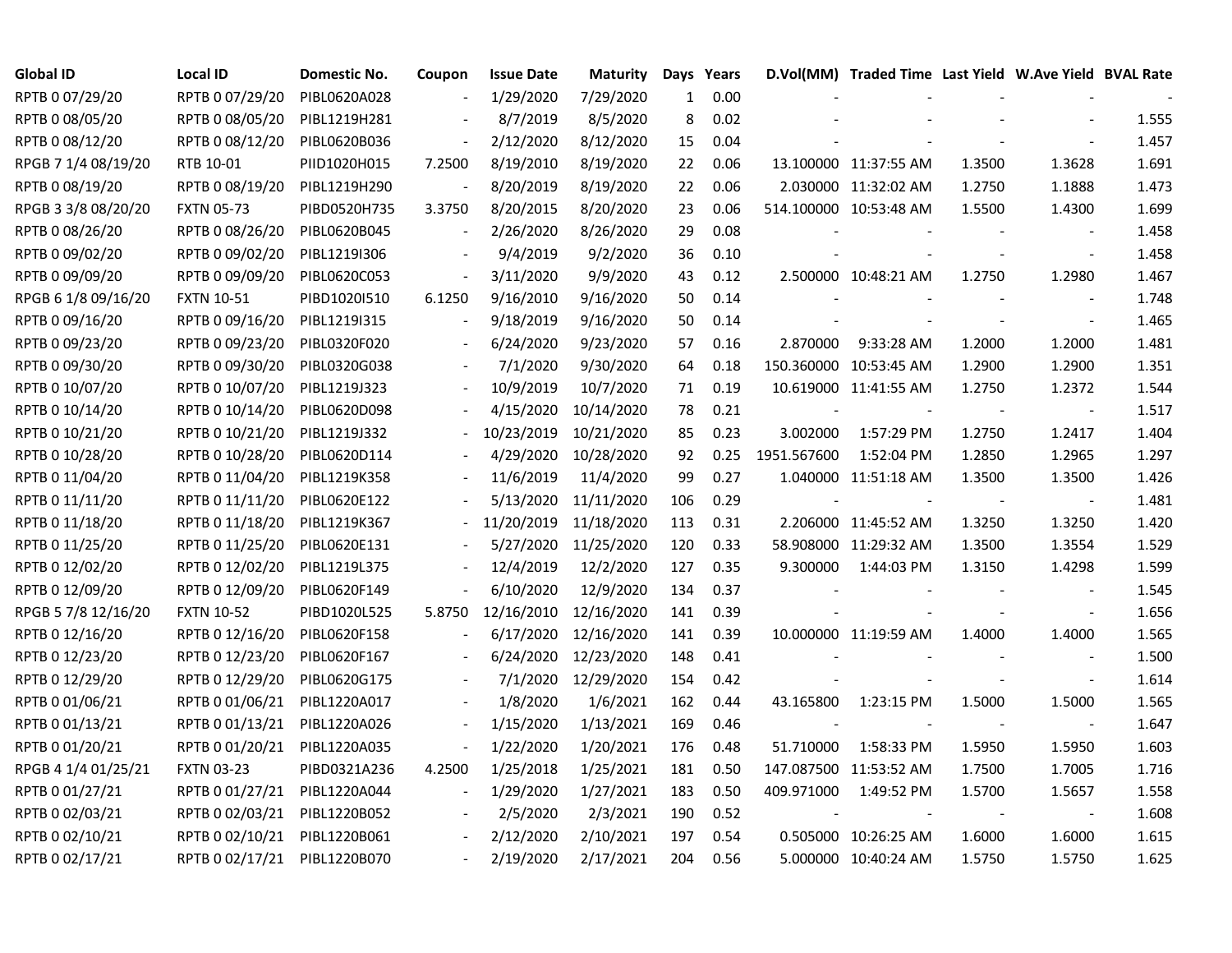| <b>Global ID</b>     | <b>Local ID</b>   | Domestic No. | Coupon                   | <b>Issue Date</b> | <b>Maturity</b> |     | Days Years |            | D.Vol(MM) Traded Time Last Yield W.Ave Yield BVAL Rate |        |                          |       |
|----------------------|-------------------|--------------|--------------------------|-------------------|-----------------|-----|------------|------------|--------------------------------------------------------|--------|--------------------------|-------|
| RPTB 0 02/24/21      | RPTB 0 02/24/21   | PIBL1220B089 | $\overline{\phantom{a}}$ | 2/26/2020         | 2/24/2021       | 211 | 0.58       |            |                                                        |        |                          | 1.661 |
| RPGB 7 3/8 03/03/21  | RTB 10-02         | PIID1021C027 | 7.3750                   | 3/3/2011          | 3/3/2021        | 218 | 0.60       |            |                                                        |        |                          | 1.592 |
| RPTB 0 03/03/21      | RPTB 0 03/03/21   | PIBL1220C097 |                          | 3/4/2020          | 3/3/2021        | 218 | 0.60       |            |                                                        |        |                          | 1.664 |
| RPTB 0 03/10/21      | RPTB 0 03/10/21   | PIBL1220C104 |                          | 3/11/2020         | 3/10/2021       | 225 | 0.62       |            | 0.800000 11:15:19 AM                                   | 1.7000 | 1.7000                   | 1.657 |
| RPTB 0 03/17/21      | RPTB 0 03/17/21   | PIBL1220C113 | $\overline{\phantom{a}}$ | 3/18/2020         | 3/17/2021       | 232 | 0.64       |            |                                                        |        | $\blacksquare$           | 1.677 |
| RPGB 3 1/2 03/20/21  | <b>FXTN 07-57</b> | PIBD0721C574 | 3.5000                   | 3/20/2014         | 3/20/2021       | 235 | 0.64       |            | 300.000000 11:20:57 AM                                 | 1.6750 | 1.6750                   | 1.730 |
| RPTB 0 04/07/21      | RPTB 0 04/07/21   | PIBL1220D149 | $\blacksquare$           | 4/8/2020          | 4/7/2021        | 253 | 0.69       |            |                                                        |        | $\blacksquare$           | 1.710 |
| RPTB 0 04/14/21      | RPTB 0 04/14/21   | PIBL1220D158 |                          | 4/15/2020         | 4/14/2021       | 260 | 0.71       |            | 2.000000 11:18:55 AM                                   | 1.6500 | 1.6500                   | 1.685 |
| RPTB 0 04/21/21      | RPTB 0 04/21/21   | PIBL1220D167 | $\blacksquare$           | 4/22/2020         | 4/21/2021       | 267 | 0.73       |            | 400.500000 11:08:30 AM                                 | 1.7000 | 1.6999                   | 1.696 |
| RPGB 6 1/2 04/28/21  | <b>FXTN 10-53</b> | PIBD1021D531 | 6.5000                   | 4/28/2011         | 4/28/2021       | 274 | 0.75       |            |                                                        |        |                          | 1.746 |
| RPTB 0 04/28/21      | RPTB 0 04/28/21   | PIBL1220D176 | $\blacksquare$           | 4/29/2020         | 4/28/2021       | 274 | 0.75       |            | 211.600000 11:25:15 AM                                 | 1.7250 | 1.7250                   | 1.738 |
| RPTB 0 05/05/21      | RPTB 0 05/05/21   | PIBL1220E184 |                          | 5/6/2020          | 5/5/2021        | 281 | 0.77       | 185.860000 | 1:14:51 PM                                             | 1.6750 | 1.6998                   | 1.710 |
| RPTB 0 05/12/21      | RPTB 0 05/12/21   | PIBL1220E193 |                          | 5/13/2020         | 5/12/2021       | 288 | 0.79       |            |                                                        |        | $\overline{\phantom{a}}$ | 1.784 |
| RPTB 0 05/19/21      | RPTB 0 05/19/21   | PIBL1220E200 |                          | 5/20/2020         | 5/19/2021       | 295 | 0.81       |            |                                                        |        | $\sim$                   | 1.770 |
| RPTB 0 05/26/21      | RPTB 0 05/26/21   | PIBL1220E219 |                          | 5/27/2020         | 5/26/2021       | 302 | 0.83       |            |                                                        |        |                          | 1.782 |
| RPTB 0 06/02/21      | RPTB 0 06/02/21   | PIBL1220F227 |                          | 6/3/2020          | 6/2/2021        | 309 | 0.85       |            | 3.000000 11:34:04 AM                                   | 1.7000 | 1.7000                   | 1.785 |
| RPTB 0 06/09/21      | RPTB 0 06/09/21   | PIBL1220F236 | $\overline{\phantom{a}}$ | 6/10/2020         | 6/9/2021        | 316 | 0.87       | 0.500000   | 9:52:31 AM                                             | 1.7000 | 1.7000                   | 1.756 |
| RPGB 4 7/8 06/13/21  | RTB 03-09         | PIID0321F092 | 4.8750                   | 6/13/2018         | 6/13/2021       | 320 | 0.88       |            | 37.110000 11:38:10 AM                                  | 1.8100 | 1.8466                   | 1.863 |
| RPTB 0 06/16/21      | RPTB 0 06/16/21   | PIBL1220F245 | $\overline{\phantom{a}}$ | 6/17/2020         | 6/16/2021       | 323 | 0.88       |            | 18.000000 10:11:30 AM                                  | 1.7250 | 1.7250                   | 1.764 |
| RPTB 0 06/23/21      | RPTB 0 06/23/21   | PIBL1220F254 | $\blacksquare$           | 6/24/2020         | 6/23/2021       | 330 | 0.90       |            |                                                        |        | $\sim$                   | 1.806 |
| RPTB 0 06/30/21      | RPTB 0 06/30/21   | PIBL1220G262 |                          | 7/1/2020          | 6/30/2021       | 337 | 0.92       |            | 1.040000 10:52:29 AM                                   | 1.7250 | 1.7250                   | 1.928 |
| RPTB 0 07/07/21      | RPTB 0 07/07/21   | PIBL1220G271 |                          | 7/8/2020          | 7/7/2021        | 344 | 0.94       |            |                                                        |        | $\sim$                   | 1.785 |
| RPTB 0 07/14/21      | RPTB 0 07/14/21   | PIBL1220G280 |                          | 7/15/2020         | 7/14/2021       | 351 | 0.96       | 7.906000   | 1:09:40 PM                                             | 1.7350 | 1.7481                   | 1.780 |
| RPTB 0 07/21/21      | RPTB 0 07/21/21   | PIBL1220G299 |                          | 7/22/2020         | 7/21/2021       | 358 | 0.98       | 224.428000 | 1:45:47 PM                                             | 1.7500 | 1.7285                   | 1.751 |
| RPTB 0 07/28/21      | RPTB 0 07/28/21   | PIBL1220G306 | $\overline{\phantom{a}}$ | 7/29/2020         | 7/28/2021       | 365 | 1.00       |            | 89.070000 10:54:39 AM                                  | 1.7275 | 1.7315                   | 1.758 |
| RPGB 5 3/4 10/20/21  | RTB 10-03         | PIID1021J039 | 5.7500                   | 10/20/2011        | 10/20/2021      | 449 | 1.23       | 0.600000   | 9:37:46 AM                                             | 1.8800 | 1.8800                   | 1.936 |
| RPGB 5 3/4 11/24/21  | <b>FXTN 10-55</b> | PIBD1021K551 | 5.7500                   | 11/24/2011        | 11/24/2021      | 484 | 1.33       |            |                                                        |        | $\blacksquare$           | 1.944 |
| RPGB 63/8 01/19/22   | <b>FXTN 10-54</b> | PIBD1022G545 | 6.3750                   | 7/19/2011         | 1/19/2022       | 540 | 1.48       |            | 7.000000 10:59:41 AM                                   | 1.9000 | 1.9000                   | 1.978 |
| RPGB 4 01/26/22      | <b>FXTN 05-74</b> | PIBD0522A747 | 4.0000                   | 1/26/2017         | 1/26/2022       | 547 | 1.50       |            | 3.000000 11:05:14 AM                                   | 1.9900 | 1.9900                   | 2.066 |
| RPGB 15 03/14/22     | <b>FXTN 20-02</b> | PIBD2022C021 | 15.0000                  | 3/14/2002         | 3/14/2022       | 594 | 1.63       |            |                                                        |        | $\blacksquare$           | 1.997 |
| RPGB 4 3/4 07/04/22  | <b>FXTN 03-24</b> | PIBD0322G247 | 4.7500                   | 7/4/2019          | 7/4/2022        | 706 | 1.93       |            | 3.862500 11:56:48 AM                                   | 2.0000 | 2.0000                   | 2.055 |
| RPGB 4 7/8 08/02/22  | <b>FXTN 10-56</b> | PIBD1022H562 | 4.8750                   | 8/2/2012          | 8/2/2022        | 735 | 2.01       |            |                                                        |        | $\blacksquare$           | 2.134 |
| RPGB 4 3/4 09/13/22  | <b>FXTN 10-57</b> | PIBD1022I570 | 4.7500                   | 9/13/2012         | 9/13/2022       | 777 | 2.13       |            |                                                        |        |                          | 2.078 |
| RPGB 12 3/4 10/17/22 | <b>FXTN 20-03</b> | PIBD2022J033 | 12.7500                  | 10/17/2002        | 10/17/2022      | 811 | 2.22       |            |                                                        |        |                          | 2.090 |
| RPGB 4 5/8 12/04/22  | RTB 05-11         | PIID0522L114 | 4.6250                   | 12/4/2017         | 12/4/2022       | 859 | 2.35       | 203.950000 | 1:11:16 PM                                             | 2.0275 | 2.0196                   | 2.064 |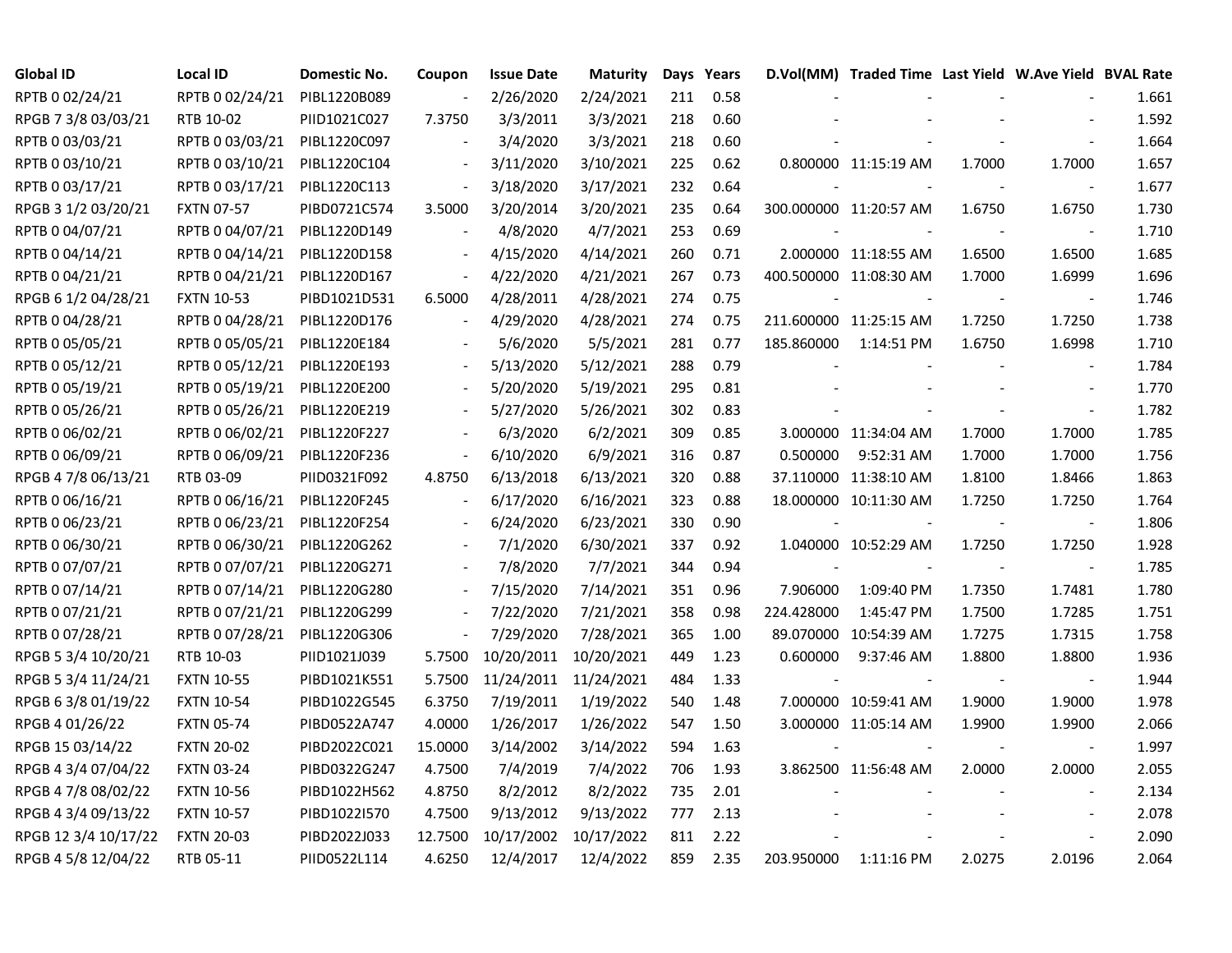| <b>Global ID</b>     | <b>Local ID</b>   | Domestic No. | Coupon  | <b>Issue Date</b> | <b>Maturity</b>       |     | Days Years |            | D.Vol(MM) Traded Time Last Yield W.Ave Yield BVAL Rate |        |                          |       |
|----------------------|-------------------|--------------|---------|-------------------|-----------------------|-----|------------|------------|--------------------------------------------------------|--------|--------------------------|-------|
| RPGB 4 12/06/22      | <b>FXTN 10-58</b> | PIBD1022L585 | 4.0000  | 12/6/2012         | 12/6/2022             | 861 | 2.36       |            |                                                        |        |                          | 2.149 |
| RPGB 4 3/8 02/11/23  | RTB 03-10         | PIID0323B101 | 4.3750  | 2/11/2020         | 2/11/2023             | 928 | 2.54       | 25.000000  | 1:10:02 PM                                             | 2.0250 | 2.0250                   | 2.050 |
| RPGB 13 02/20/23     | <b>FXTN 20-04</b> | PIBD2023B048 | 13.0000 | 2/20/2003         | 2/20/2023             | 937 | 2.57       |            |                                                        |        | $\sim$                   | 2.135 |
| RPGB 5 1/2 03/08/23  | <b>FXTN 05-75</b> | PIBD0523C752 | 5.5000  | 3/8/2018          | 3/8/2023              | 953 | 2.61       | 91.255000  | 1:56:11 PM                                             | 2.0750 | 2.0748                   | 2.108 |
| RPGB 3 1/2 04/21/23  | <b>FXTN 07-58</b> | PIBD0723D588 | 3.5000  | 4/21/2016         | 4/21/2023             | 997 | 2.73       | 747.000000 | 9:48:39 AM                                             | 2.0300 | 2.0300                   | 2.074 |
| RPGB 11 7/8 05/29/23 | <b>FXTN 20-05</b> | PIBD2023E054 | 11.8750 | 5/29/2003         | 5/29/2023 1,035       |     | 2.83       |            |                                                        |        | $\blacksquare$           | 2.170 |
| RPGB 3 1/4 08/15/23  | RTB 10-04         | PIID1023H046 | 3.2500  | 8/15/2013         | 8/15/2023 1,113       |     | 3.05       |            | 6.500000 11:38:55 AM                                   | 2.5000 | 2.4846                   | 2.361 |
| RPGB 11 3/8 10/23/23 | <b>FXTN 20-06</b> | PIBD2023J068 | 11.3750 | 10/23/2003        | 10/23/2023 1,182      |     | 3.24       |            |                                                        |        | $\overline{\phantom{a}}$ | 2.221 |
| RPGB 6 1/4 03/12/24  | RTB 05-12         | PIID0524C129 | 6.2500  | 3/12/2019         | 3/12/2024 1,323       |     | 3.62       | 482.000000 | 1:52:10 PM                                             | 2.1650 | 2.1648                   | 2.184 |
| RPGB 4 1/2 04/20/24  | <b>FXTN 07-59</b> | PIBD0724D595 | 4.5000  | 4/20/2017         | 4/20/2024 1,362       |     | 3.73       |            |                                                        |        | $\sim$                   | 2.292 |
| RPGB 12 3/8 06/03/24 | <b>FXTN 20-07</b> | PIBD2024F075 | 12.3750 | 6/3/2004          | 6/3/2024 1,406        |     | 3.85       |            |                                                        |        | $\sim$                   | 2.295 |
| RPGB 12 7/8 08/05/24 | <b>FXTN 20-08</b> | PIBD2024H086 | 12.8750 | 8/5/2004          | 8/5/2024 1,469        |     | 4.02       |            |                                                        |        | $\sim$                   | 2.317 |
| RPGB 4 1/8 08/20/24  | <b>FXTN 10-59</b> | PIBD1024H595 | 4.1250  | 8/20/2014         | 8/20/2024 1,484       |     | 4.06       |            | 10.000000 10:47:55 AM                                  | 2.9000 | 2.9000                   | 2.403 |
| RPGB 4 1/4 10/17/24  | <b>FXTN 05-76</b> | PIBD0524J762 | 4.2500  | 10/17/2019        | 10/17/2024 1,542      |     | 4.22       |            |                                                        |        | $\overline{\phantom{a}}$ | 2.251 |
| RPGB 13 3/4 11/11/24 | <b>FXTN 20-09</b> | PIBD2024K091 | 13.7500 | 11/11/2004        | 11/11/2024 1,567      |     | 4.29       |            |                                                        |        | $\overline{\phantom{a}}$ | 2.352 |
| RPGB 5 3/4 04/12/25  | <b>FXTN 07-61</b> | PIBD0725D618 | 5.7500  | 4/12/2018         | 4/12/2025 1,719       |     | 4.71       | 118.300000 | 1:36:48 PM                                             | 2.2150 | 2.2517                   | 2.239 |
| RPGB 12 1/8 04/14/25 | <b>FXTN 20-10</b> | PIBD2025D103 | 12.1250 | 4/14/2005         | 4/14/2025 1,721       |     | 4.71       |            |                                                        |        |                          | 2.407 |
| RPGB 3 5/8 09/09/25  | <b>FXTN 10-60</b> | PIBD1025I608 | 3.6250  | 9/9/2015          | 9/9/2025 1,869        |     | 5.12       |            |                                                        |        |                          | 2.363 |
| RPGB 12 1/8 10/20/25 | <b>FXTN 20-11</b> | PIBD2025J116 | 12.1250 | 10/20/2005        | 10/20/2025 1,910      |     | 5.23       |            |                                                        |        | $\blacksquare$           | 2.476 |
| RPGB 18 1/4 11/29/25 | <b>FXTN 25-01</b> | PIBD2525K015 | 18.2500 | 11/29/2000        | 11/29/2025 1,950      |     | 5.34       |            |                                                        |        | $\blacksquare$           | 2.491 |
| RPGB 10 1/4 01/19/26 | <b>FXTN 20-12</b> | PIBD2026A122 | 10.2500 | 1/19/2006         | 1/19/2026 2,001       |     | 5.48       |            |                                                        |        | $\blacksquare$           | 2.510 |
| RPGB 6 1/4 02/14/26  | <b>FXTN 07-62</b> | PIBD0726B627 | 6.2500  | 2/14/2019         | 2/14/2026 2,027       |     | 5.55       |            | 8.510000 11:27:12 AM                                   | 2.4400 | 2.4400                   | 2.413 |
| RPGB 3 1/2 09/20/26  | RTB 10-05         | PIID1026I057 | 3.5000  | 9/20/2016         | 9/20/2026 2,245       |     | 6.15       |            |                                                        |        | $\overline{\phantom{a}}$ | 2.795 |
| RPGB 6 1/4 10/20/26  | RTB 15-01         | PIID1526J019 | 6.2500  | 10/20/2011        | 10/20/2026 2,275      |     | 6.23       | 4.500000   | 1:45:57 PM                                             | 2.9750 | 2.9167                   | 2.654 |
| RPGB 8 12/07/26      | <b>FXTN 20-13</b> | PIBD2026L139 | 8.0000  | 12/7/2006         | 12/7/2026 2,323       |     | 6.36       |            |                                                        |        | $\overline{\phantom{a}}$ | 2.729 |
| RPGB 5 3/8 03/01/27  | RTB 15-02         | PIID1527C023 | 5.3750  | 3/1/2012          | 3/1/2027 2,407        |     | 6.59       |            |                                                        |        | $\sim$                   | 2.667 |
| RPGB 4 3/4 05/04/27  | <b>FXTN 10-61</b> | PIBD1027E617 | 4.7500  | 5/4/2017          | 5/4/2027 2,471        |     | 6.77       |            | 29.000000 10:41:22 AM                                  | 2.7250 | 2.7250                   | 2.893 |
| RPGB 8 5/8 09/06/27  | <b>FXTN 20-14</b> | PIBD2027I140 | 8.6250  | 9/6/2007          | 9/6/2027 2,596        |     | 7.11       |            |                                                        |        |                          | 2.695 |
| RPGB 6 1/4 03/22/28  | <b>FXTN 10-63</b> | PIBD1028C635 | 6.2500  | 3/22/2018         | 3/22/2028 2,794       |     | 7.65       |            |                                                        |        | $\overline{\phantom{a}}$ | 2.790 |
| RPGB 9 1/2 12/04/28  | <b>FXTN 20-15</b> | PIBD2028L151 | 9.5000  | 12/4/2008         | 12/4/2028 3,051       |     | 8.35       |            |                                                        |        | $\overline{\phantom{a}}$ | 2.815 |
| RPGB 67/8 01/10/29   | <b>FXTN 10-64</b> | PIBD1029A644 | 6.8750  | 1/10/2019         | 1/10/2029 3,088       |     | 8.45       |            | 336.270000 10:16:51 AM                                 | 2.6400 | 2.6473                   | 2.660 |
| RPGB 8 3/4 05/27/30  | <b>FXTN 20-16</b> | PIBD2030E166 | 8.7500  | 5/27/2010         | 5/27/2030 3,590       |     | 9.83       | 0.925000   | 1:44:29 PM                                             | 2.9750 | 2.9750                   | 2.817 |
| RPGB 2 7/8 07/09/30  | <b>FXTN 10-65</b> | PIBD1030G655 | 2.8750  | 7/9/2020          | 7/9/2030 3,633        |     | 9.95       |            | 129.570000 10:30:30 AM                                 | 2.6300 | 2.6300                   | 2.644 |
| RPGB 12 1/2 07/28/30 | <b>FXTN 25-02</b> | PIBD2530G029 | 12.5000 | 7/28/2005         | 7/28/2030 3,652 10.00 |     |            |            |                                                        |        |                          | 2.776 |
| RPGB 11 1/4 01/26/31 | <b>FXTN 25-03</b> | PIBD2531A032 | 11.2500 | 1/26/2006         | 1/26/2031 3,834 10.50 |     |            |            |                                                        |        |                          | 2.783 |